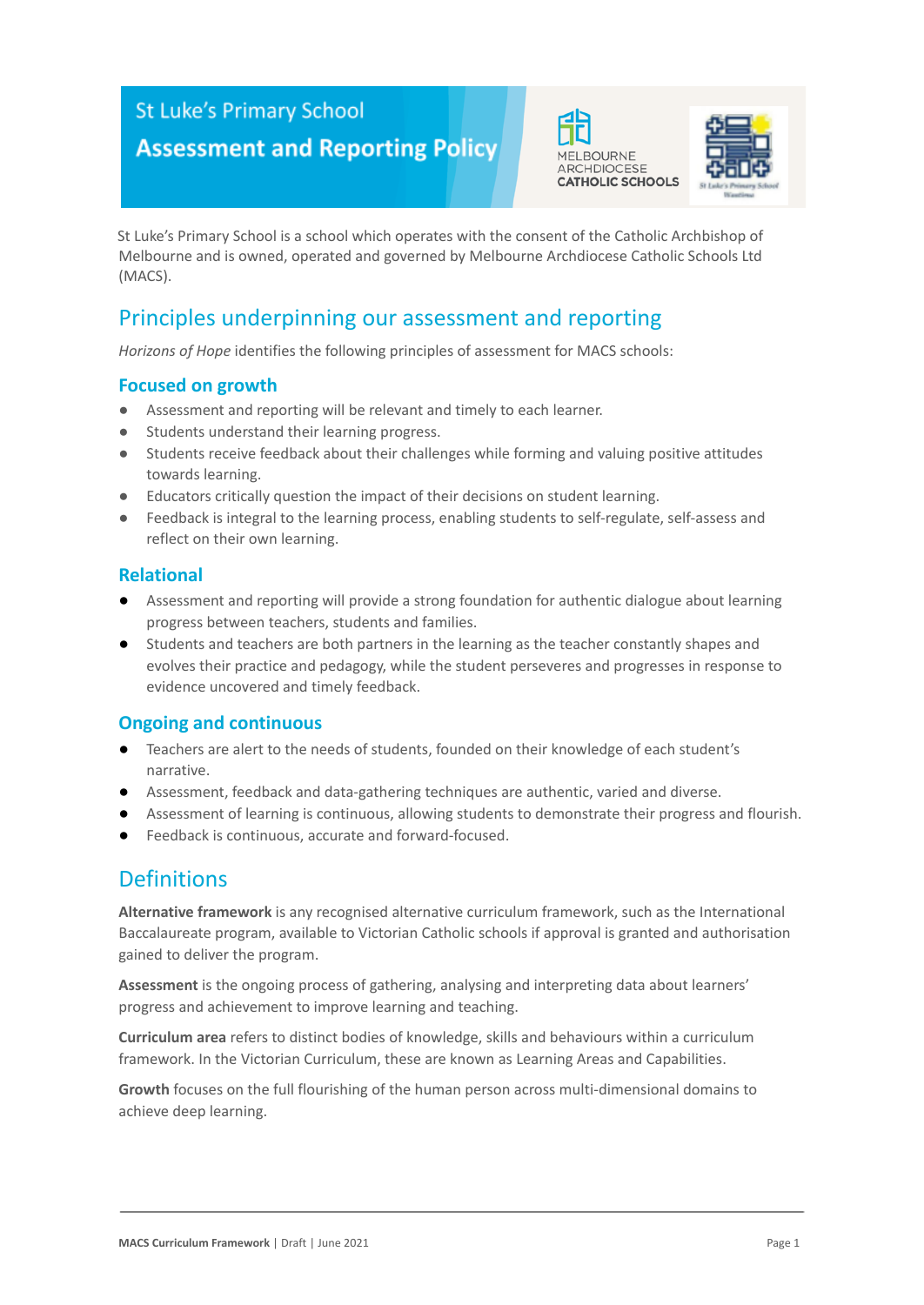**Progress** is observable and measurable change in student learning based on evidence and multiple data sources that indicates development along a continuum of learning, and supports learners to see themselves as successful.

**Reporting** is the process used to communicate knowledge gained from assessing student learning. The purpose of reporting is to provide relevant information about a student's progress to students, parents, support staff and other teachers.

**Standards** describe the quality of learning (extent of knowledge, depth of understanding and sophistication of skills) that would indicate the student is well-placed to commence the learning required at the next level of achievement within the Victorian Curriculum F–10 and/or Victorian Certificate of Education (VCE), Victorian Certificate of Applied Learning (VCAL) study designs or units of competency within a Vocational Education and Training (VET) program.

**Standard framework** refers to the Victorian Curriculum F–10.

**Victorian Curriculum and Assessment Authority (VCAA)** is the statutory authority primarily accountable to the Minister of Education, for the provision of curricula and assessment and reporting in Victorian schools.

### Assessment

At St Luke's Primary School, teachers assess and monitor student growth, learning progress and achievement against the curriculum standards and within the learning and teaching program at St Luke's Primary School.

## Reporting

At St Luke's Primary School, the nature and frequency of feedback given to students and parents about individual assessment tasks are determined by teachers and leaders.

St Luke's Primary School complies with the Australian government reporting requirements. These requirements apply to the written reports on student learning and progress. Reports are provided twice annually for each student in each year they are enrolled at the school. More information about the specific requirements for reporting can be found in the Catholic Education Commission of Victoria Ltd (CECV) [Reporting Student Progress and Achievement:](https://cevn.cecv.catholic.edu.au/MelbourneDiocese/Document-File/Curriculum/Reporting/CECV-2019-Revised-Student-Reporting-Guidelines.aspx) 2021 Revised Guidelines for Victorian Catholic [Schools](https://cevn.cecv.catholic.edu.au/MelbourneDiocese/Document-File/Curriculum/Reporting/CECV-2019-Revised-Student-Reporting-Guidelines.aspx) (the Guidelines).

## Review of assessment and reporting practices – Use of student learning data

Teachers at St Luke's Primary School document the processes they use to review practices for assessment and reporting. This information includes the ways in which data about student learning progress from a variety of sources is analysed to improve student growth and learning progress, and to guide learning and teaching programs.

## Related policies and documents

Learning Diversity Policy Professional Development Policy Teaching and Learning Policy Curriculum Plan Data Plan